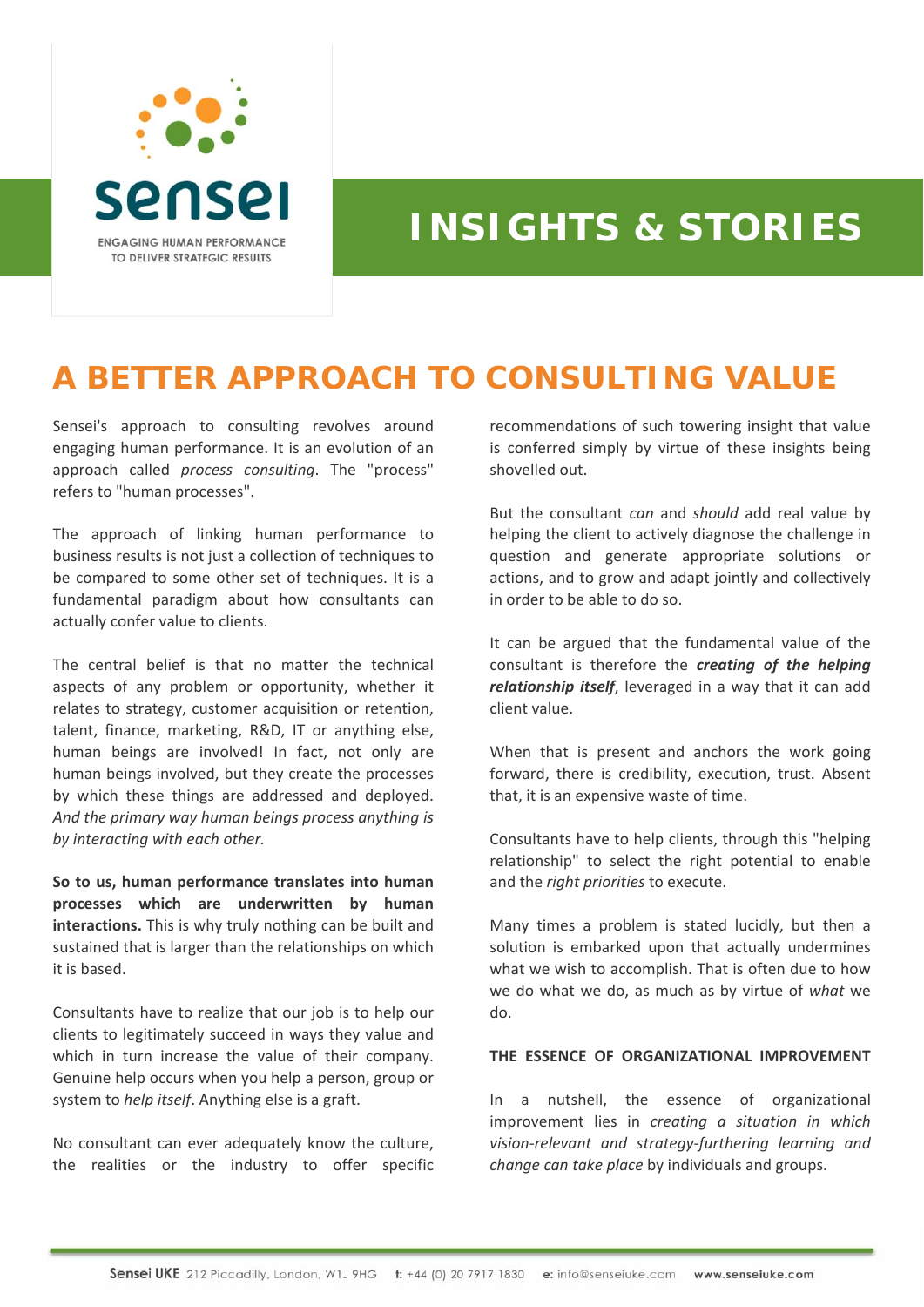There is a fiction that this can only be ignited if a client clearly knows what they need and then asks the consultant to respond to that clearly articulated need.

But when dealing with an issue of complexity, most often the person asking for help is aware of an outcome they wish to further yes, *but not necessarily what's impeding it*. They may have assumptions, but these are dangerous, as they can be or become blinkers.

Or even if they know the issue, they may not know why it hasn't been organically and internally resolved. So succession planning is an issue, and it's been one for a decade. Why has it not been addressed? That may be more valuable to understand than just to say, "We need a succession plan developed."

Locating with the client, the issue, problem and/or opportunity is a critical aspect of consulting value. Additionally we have to remember that if the **human dimension** to that problem or opportunity isn't identified and highlighted, we'll never break through.

### **CONSULTING MODELS**

The first model is the "sell and tell" model. In this model, the client purchases "insight" gathered via expert services they are unable or unwilling to provide themselves. This is quite typical.

A company wants to know something, say what a certain demographic of consumers thinks or feels about them, how employees might respond to a new HR policy, the quality of morale in a certain department, how to organize a shared services function by benchmarking with leading companies, etc. A consultant is hired to find out by creating surveys, or doing interviews, or studying the market or other companies. By this means, the issue is, for some time, "delegated" to this external expert.

For this to deliver any real value, certain things have to be true, as has been pointed out by more than one expert observer:

- The client has correctly diagnosed the thing to be studied and to what end.
- They have correctly communicated this to the consultant, who has understood them.
- The capabilities of the consultant are in synch with that which is to be studied.
- The consequences of presenting such information or the consultant's recommendations will be salutary without other preparation or enrollment of the organization.
- The data will actually reveal what is being sought, rather than an anomaly, a distortion, or a partial view (based on things we may *not* know to study).

Perhaps the frequent and abundant dissatisfaction with consultants may have something to do with how unlikely it is for the majority of these conditions to be fulfilled in tandem. Moreover, this is a model whereby the client *disempowers* themselves.

Then, detached from the work and the process, if presented with difficult recommendations, it is easy to be defensive, or dismissive, or at least hostile. Then energy that should go into acting on what we've learned goes instead into shuttle‐cocking competing world views back and forth.

Finally, the consultant is likely to see what they are inclined to see in the data, and thereby conclude and sell what they are best at, not necessarily what is really needed there.

*The Sensei Alternative:* We believe that creating the helping relationship is critical. We believe the client has to stay empowered and involved. We can indeed do the "heavy lifting" in terms of work, but there has to be a joint responsibility in agreeing who is surveyed or questioned for example, and a joint diagnosis should be arrived at, partner to partner.

Rather than rushing to have someone state what they want done, consultants provide real value by ensuring energy is actual goes to those things **most** likely to improve the client's condition, *as defined by them*. This requires fleshing out, challenging, eliciting, exploring.

*Any system, any set of processes, can be made more effective. The trick is to locate those aspects that can make the biggest difference to a client's overall performance – and decide what would in turn make the biggest difference to the success of those factors.*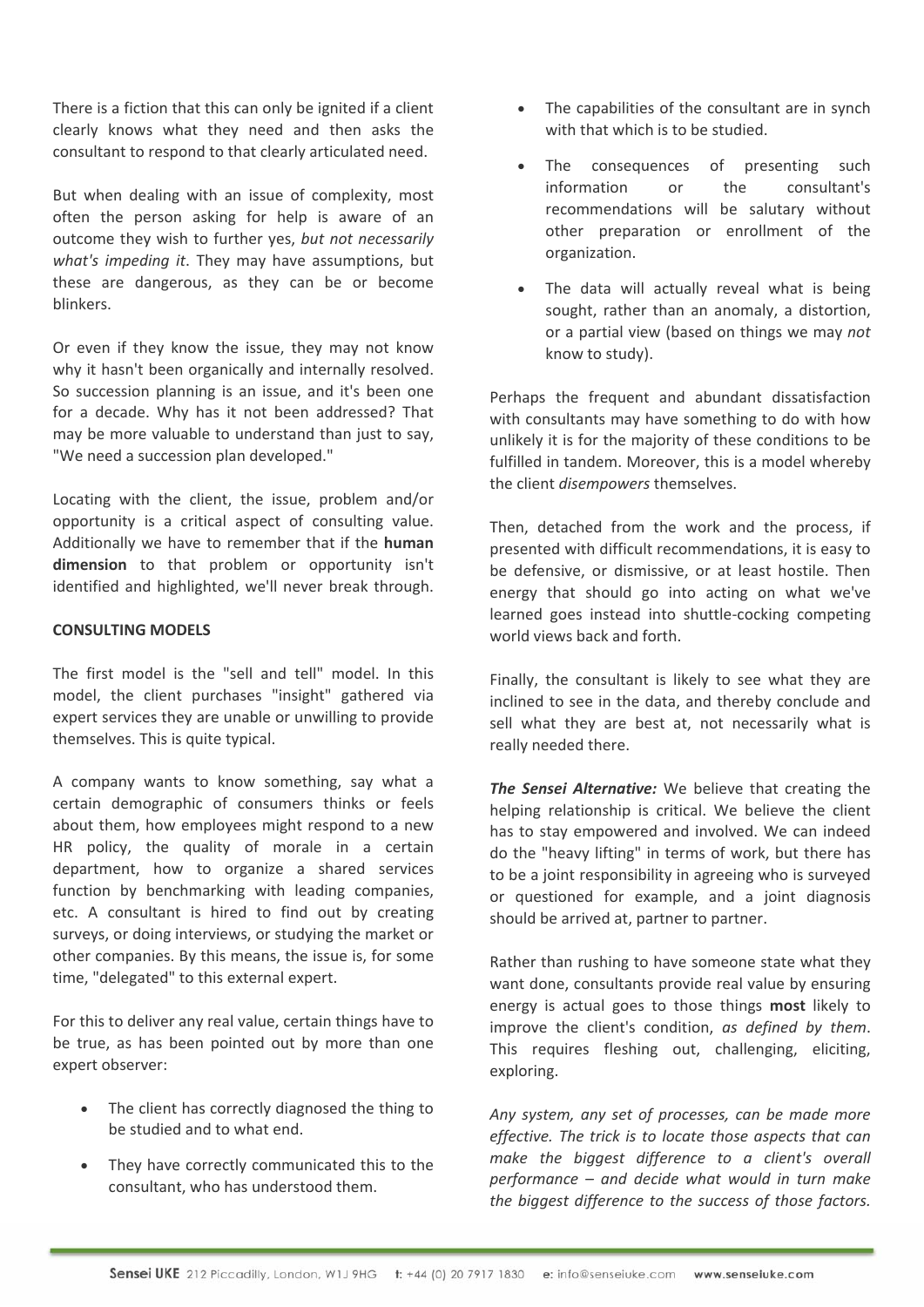The problem though is ultimately the client's, and must remain so. To seek to pluck the problem away is self-aggrandizing idiocy. Our job is to increase competence – not offer panaceas… or crutches.

At the outset consultants have no idea what is really being asked underneath whatever is first superficially expressed, nor what would actually help. Great consultants should be *energized by their initial ignorance* and access it as a way to explore with wonder, inquisitiveness, rigor and openness, so that they and the client arrive at a richer insight and understanding, together.

The second model is the "Physician" Model. Clients come to consultants to have some aspect of organizational health or performance "looked over". So we may have symptoms like dropping sales, high turnover of talent, stalled projects, high numbers of customer complaints, and the client wants someone to dish out the medicine, so to speak.

Perhaps there is a new fad or remedy being touted and they want the consultant to administer the remedy (Re‐Engineering, Balanced Scorecard, 360 feedback, CRM, APC, whatever). What's the newest "cure" or organizational "therapy" we can download?

Consultants who have products in tow love this. It allows them to assess, administer, evaluate, all decoupled from the particularity of that business.

Say competencies are written for each job category, a gap analysis done, and career development programs created. And these competencies are often called "best in class" so no one wonders how precisely they were created, and their relevance to this organization.

If someone then finds the gaps shown to be jarring, they'll challenge the whole "orthodoxy" if presented as a remote system they think is trying to pigeon‐hole them. The reaction will very likely be far more constructive if, for example, they are asked to participate in an assessment that is positioned to help them better express their potential – when it's about "feedforward" and "raising the bar" rather than showing how they don't fit the "model". If it's about realizing potential, then as we do with a tennis coach, we'll work on the poor backhand passionately, rather than trying to hide the fact the problem is there.

The "health check" consultants are asked to provide, has other issues. If there is already a climate of distrust, people may hide damaging information. Others feeling this is an invasion of privacy, may reply in generics. If on the other hand there is a more positive culture, people may use this as an opportunity to vent, and may *exaggerate* what isn't working.

In short, even if in the context of a methodological "cure", if the consultant does the diagnosing, while the client awaits a read‐out and prescription, a gulf of communication will arise that will make the recommendations often irrelevant or at least highly unpalatable (for the same reasons as before).

Even real physicians enroll patients in deciding on a course of treatment. Oncologists in the treatment of breast cancer for example will consult their patient to consider many available options and plans of attack depending on their goals, pain thresholds, age, self‐ image and more.

It is fascinating, as a side‐bar, how we have to keep assuring people their replies in such studies will be "confidential". The paranoia about anonymity shows more about the culture than any set of responses possibly could.

And finally, recommendations given with no sense of the culture or political realities of a company may mean they have no chance at all of being implemented! The numbers of consultant's reports that gather dust or are relegated to the back burner testify to the truth of this.

*The Sensei Alternative:* The client must understand and take responsibility for the decision to conduct whatever is embarked upon. They must become conversant in the methodology or approach and gain some facility with it. They must help frame it, sell it, explain it, and validate a credible intention behind it. Consultants should coach and facilitate their doing so.

Consultants should involve clients in the process, while sharpening diagnosis and educating them as to additional ways forward. A consultant is not absent distinctive expertise  $-$  but they have to deploy it judiciously and in partnership.

Arguably content expertise is less needed (as it can be purchased readily on the market) than the process skills of helping a client conduct effective self‐